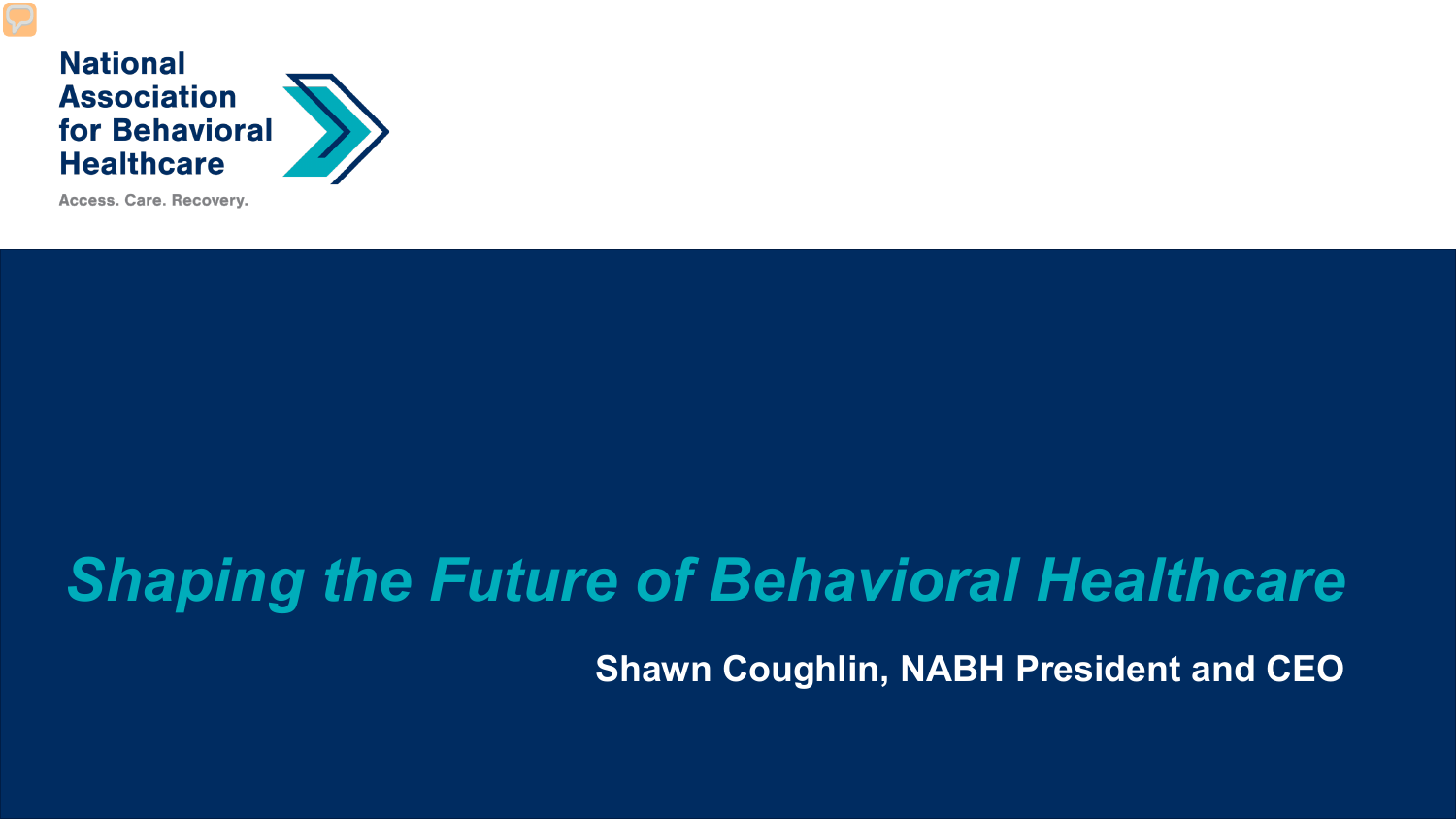### **NABH:**

- Need
- Awareness
- Bipartisanship
- Headwinds

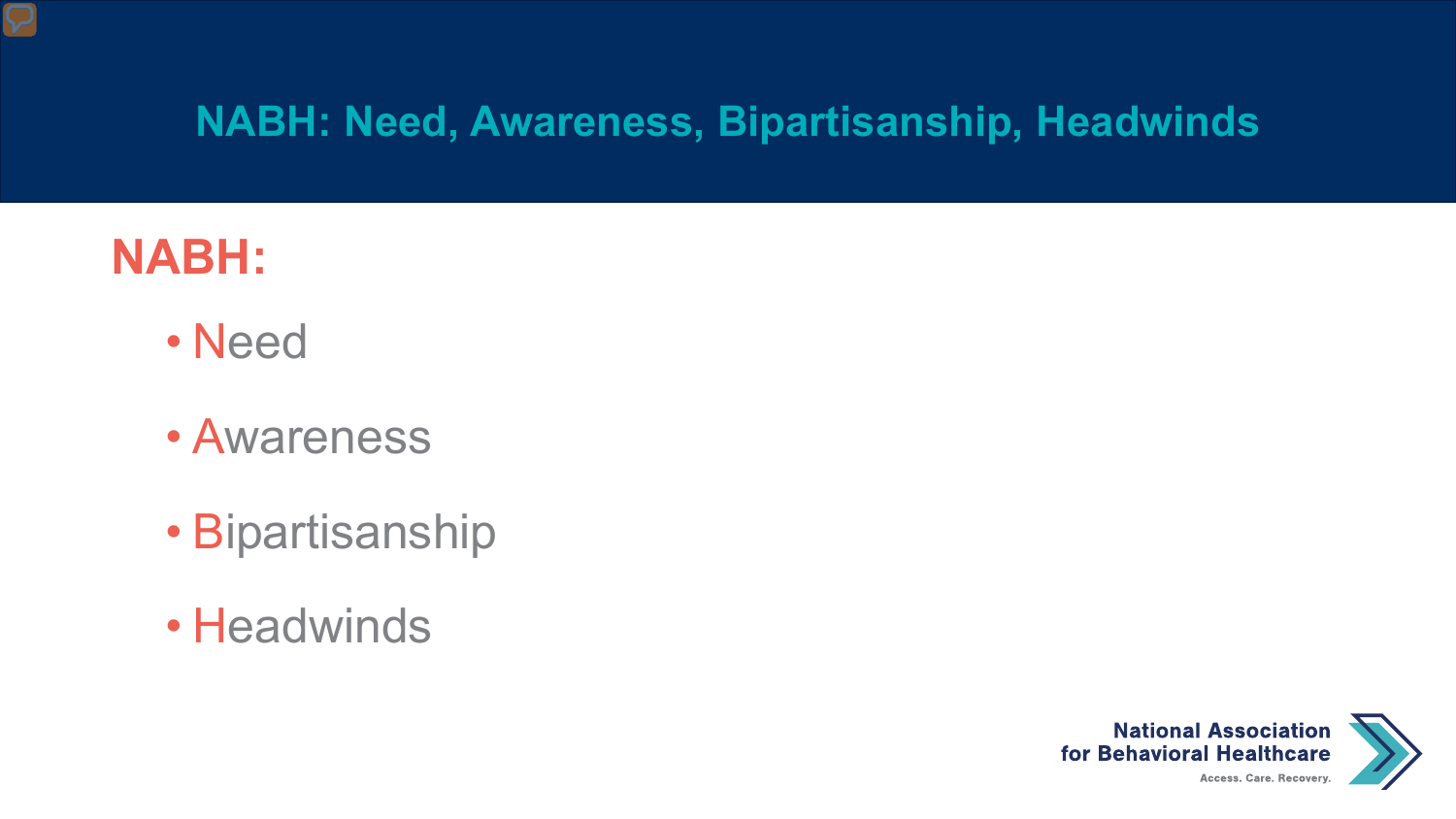

- Covid's Toll
- Ongoing Opioid Crisis
- Suicide

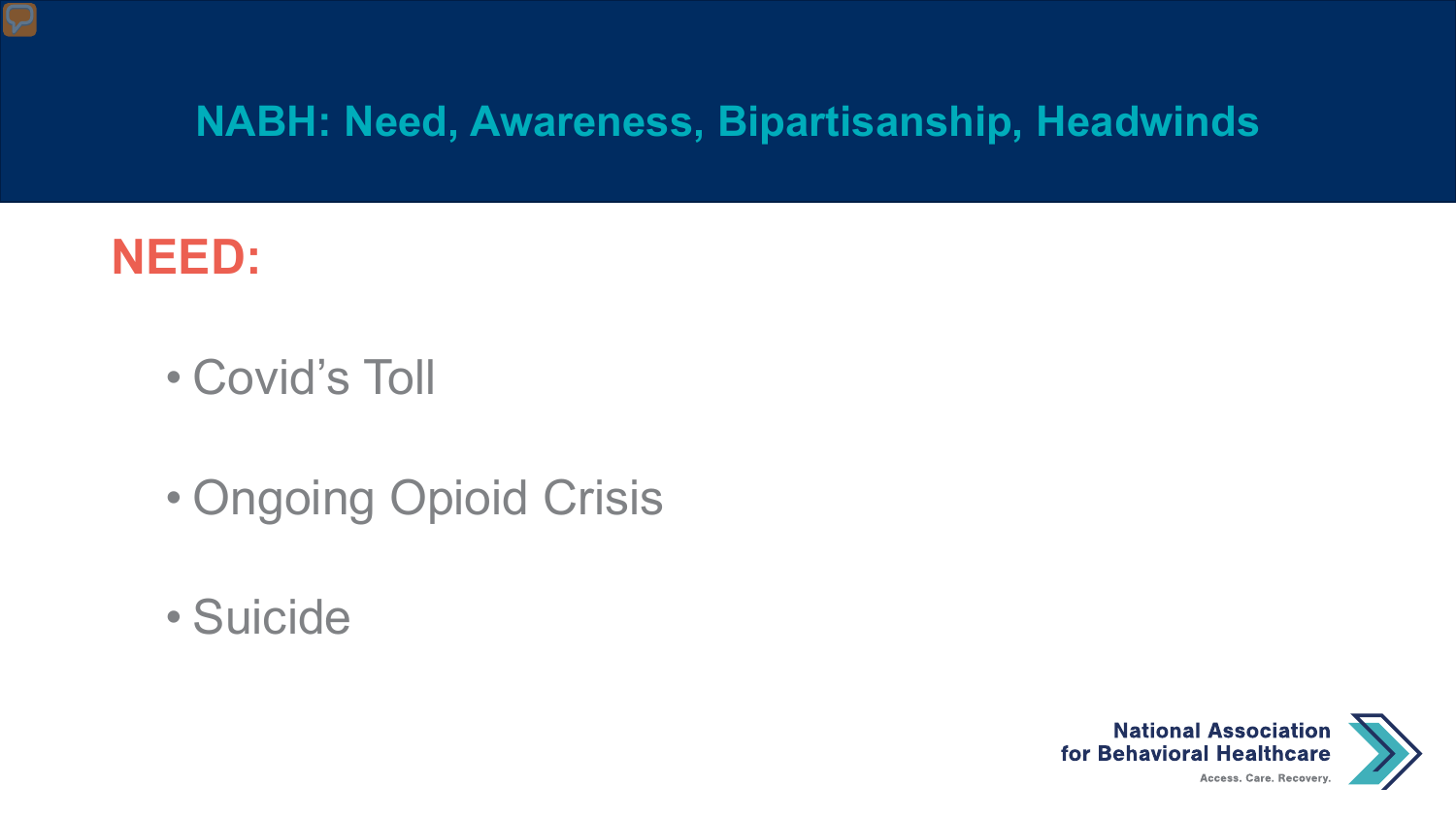### **AWARENESS:**

- Telehealth Expansion
- Parity Enforcement
- Greater Awareness Often Leads to Better Access

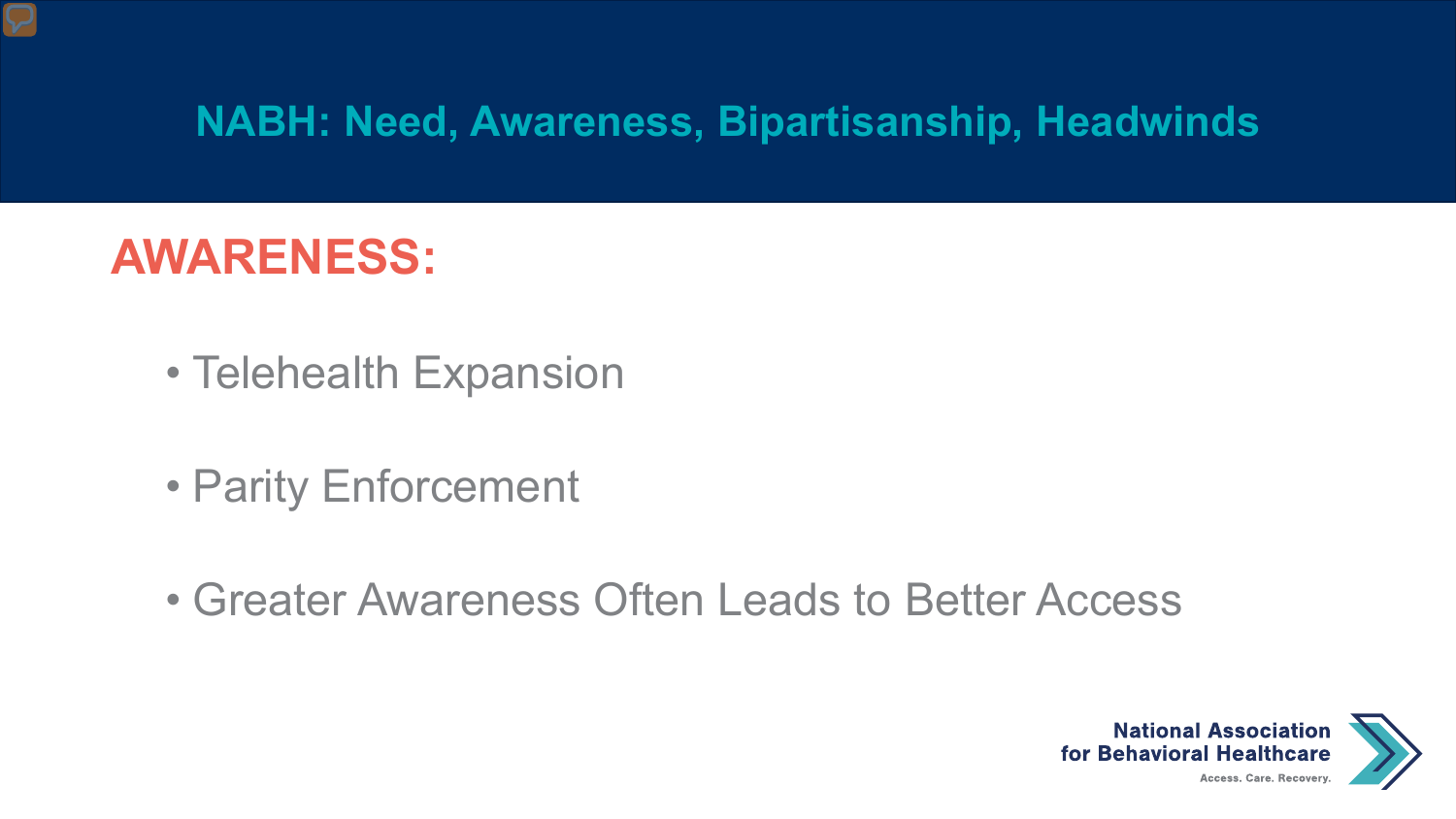#### **BIPARTISANSHIP:**

- 988 Behavioral Health Crisis Hotline
- Senate Finance and HELP Committees
- House Energy and Commerce & Ways and Means Committees
- Bipartisan Addiction and Mental Health Task Force
- State & Local Policies

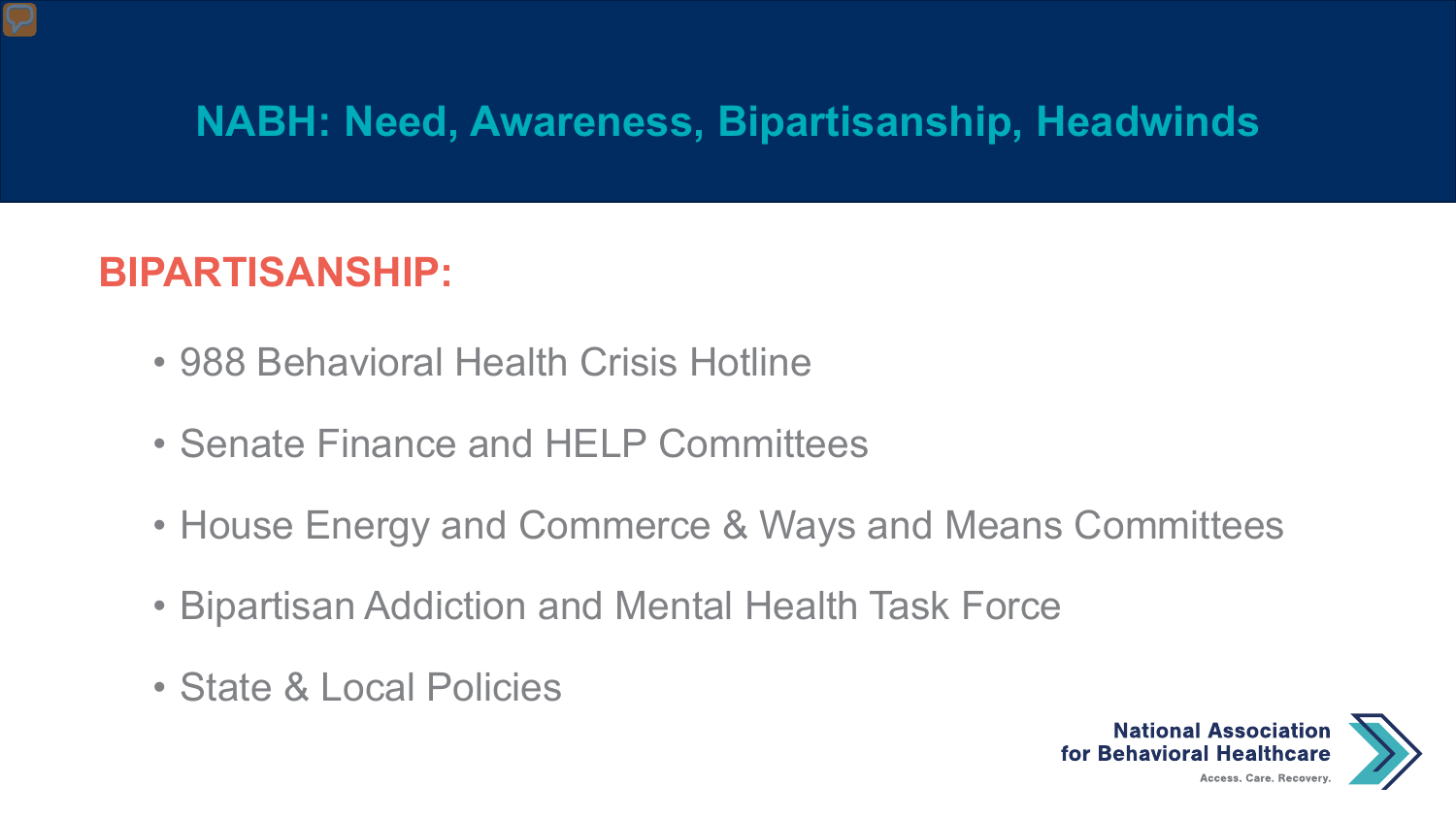#### **HEADWINDS:**

- Increased Demand
- Decreased Capacity: Workforce Challenges
- Health Worker Burnout

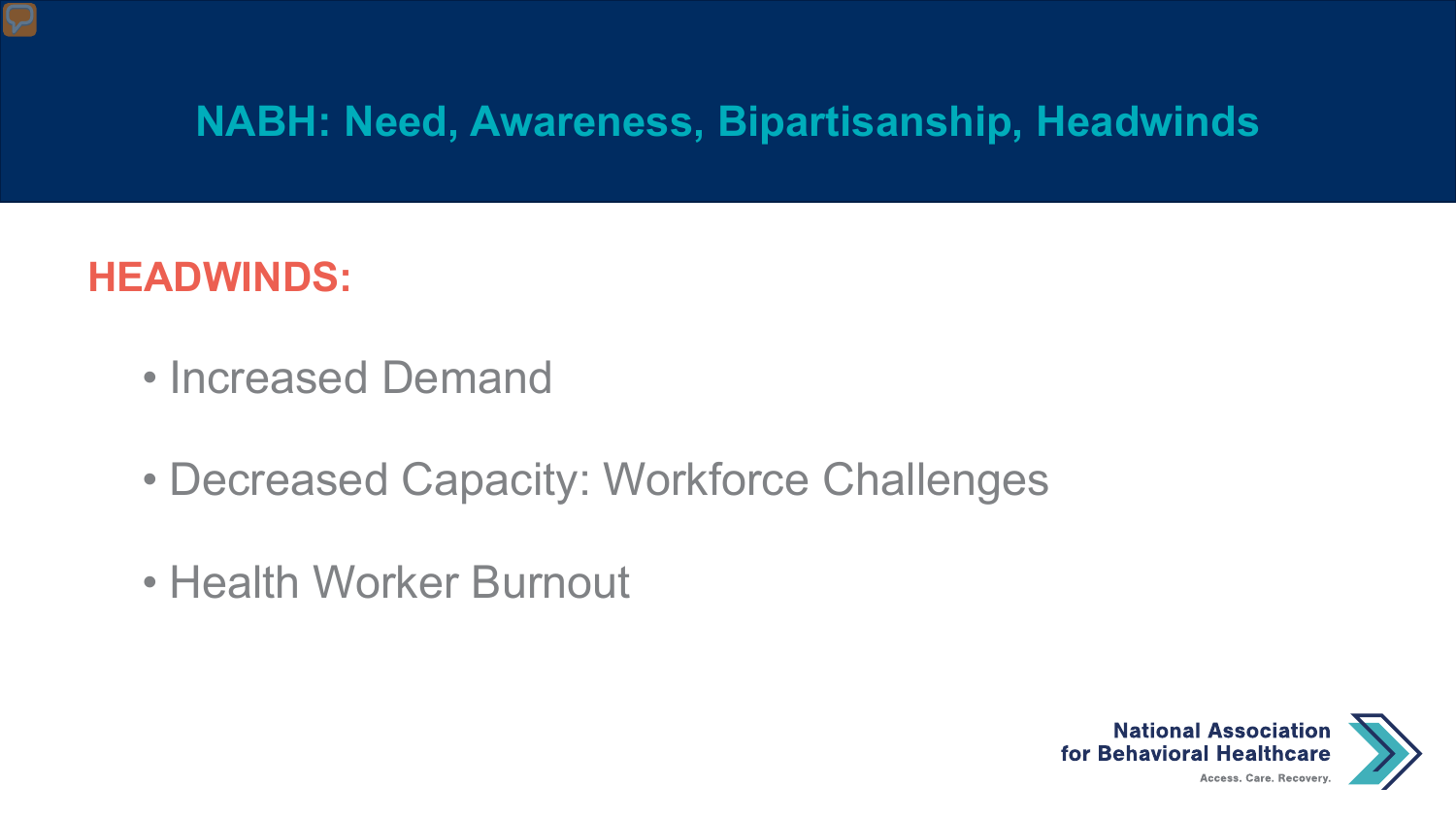## **Building on Covid-19 Experience to Expand Access to Care**

#### **Public Health Emergency Flexibilities:**

- Continue to expand coverage of telehealth, including audio-only services
- Maintain telehealth reimbursement rates comparable with in-person treatment
- Continue to allow take-home methadone medication
- Continue to allow buprenorphine prescribing via telehealth for new and existing patients
- Maintain regulatory flexibility for practitioners to practice to full extent of license
- Increase behavioral healthcare supports for healthcare professionals

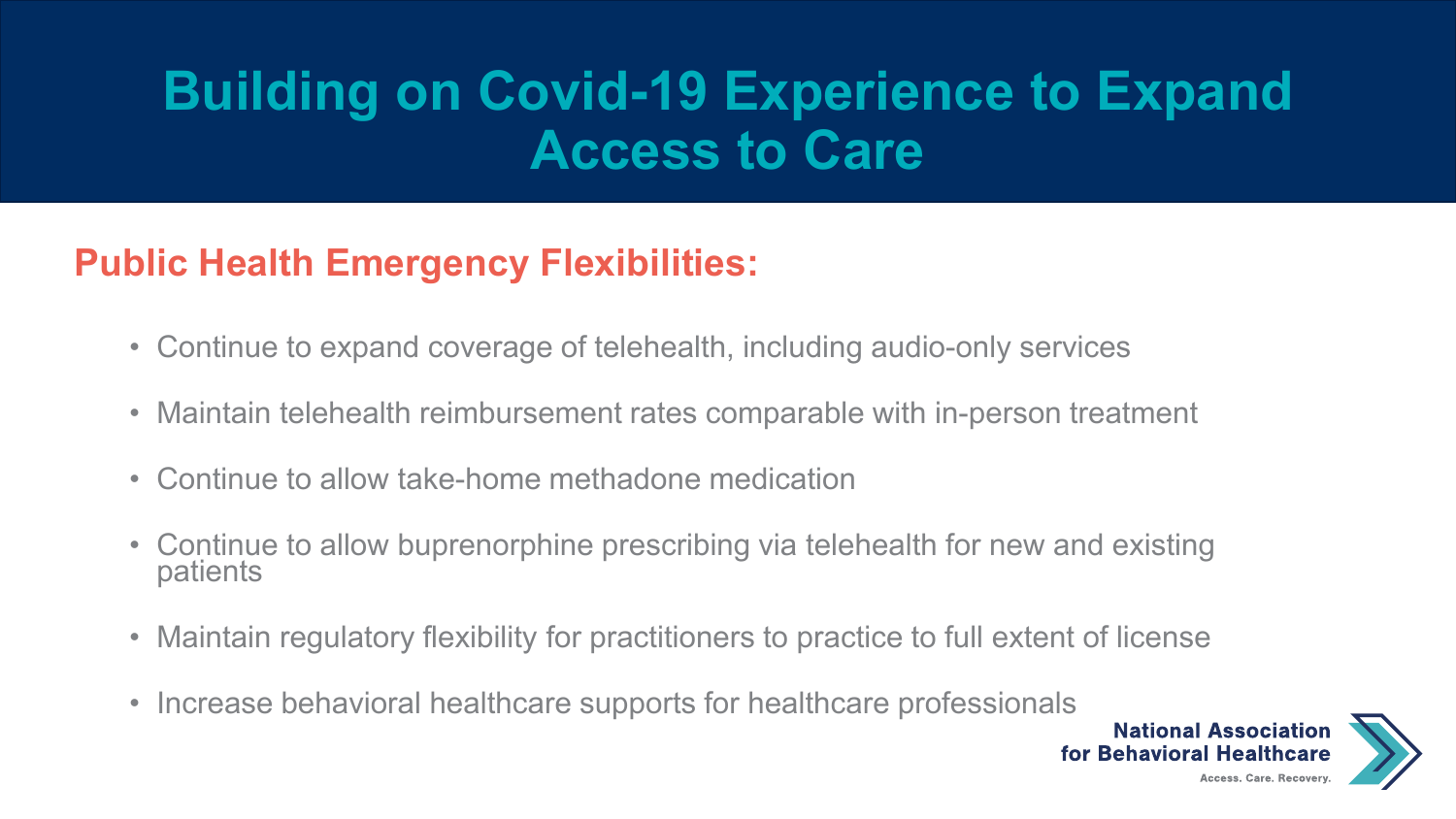### **Areas to Address**

- **BHIT: What data are important and improve our ability to meet quality requirements?**
- **Have we identified all regulatory barriers to behavioral healthcare delivery?**
- **ACOs: How do they apply to behavioral healthcare?**
- **Are there new workforce improvement initiatives we should pursue?**
- **Can new technologies improve access/delivery of behavioral healthcare?**

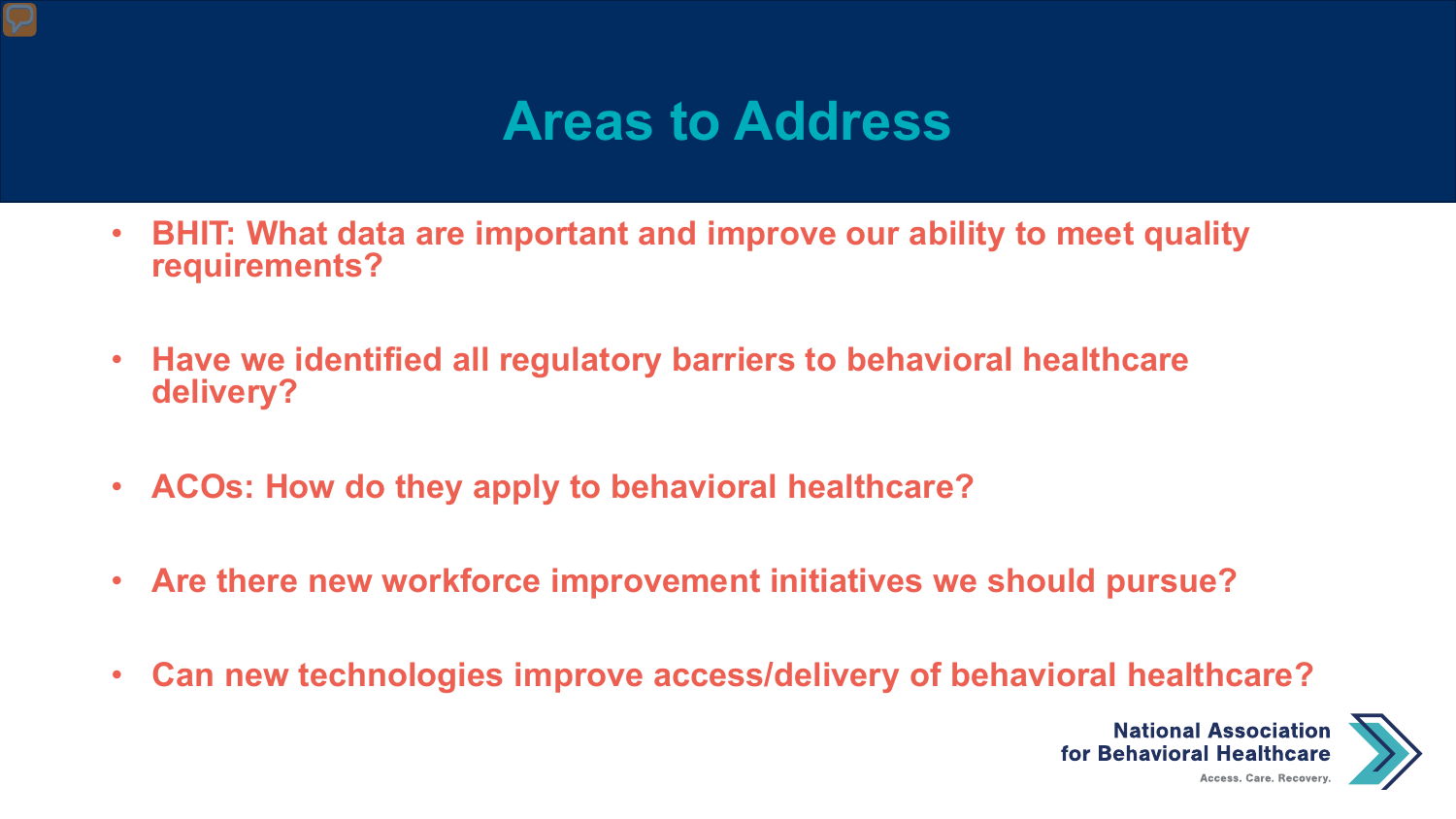### **Ongoing Challenges**

- **Repeal the IMD Exclusion**
- **Eliminate the Medicare 190-day lifetime limit**
- **Increase support for education services in RTPs**
- **Ensure funding for 988 behavioral health crisis hotline**
- **Allow methadone induction via telehealth**
- **Expand the mental health workforce**
- **Enforce parity**